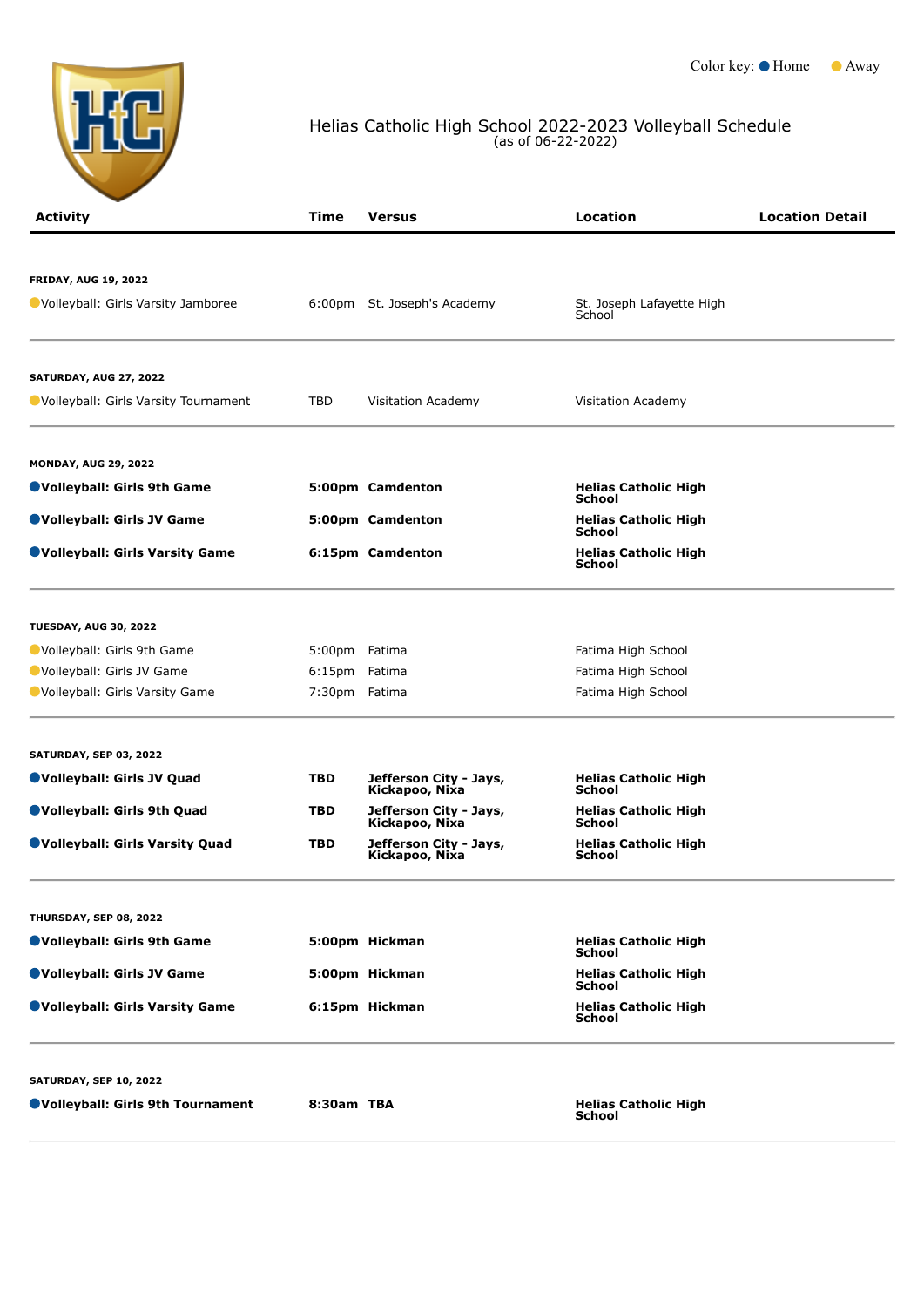| <b>Activity</b>                      | Time               | Versus                                            | Location                                     | <b>Location Detail</b> |
|--------------------------------------|--------------------|---------------------------------------------------|----------------------------------------------|------------------------|
| <b>MONDAY, SEP 12, 2022</b>          |                    |                                                   |                                              |                        |
| ●Volleyball: Girls 9th Game          |                    | 5:00pm Capital City                               | <b>Helias Catholic High</b><br>School        |                        |
| ●Volleyball: Girls JV Game           |                    | 5:00pm Capital City                               | <b>Helias Catholic High</b><br>School        |                        |
| ●Volleyball: Girls Varsity Game      |                    | 6:15pm Capital City                               | <b>Helias Catholic High</b><br><b>School</b> |                        |
| <b>TUESDAY, SEP 13, 2022</b>         |                    |                                                   |                                              |                        |
| ●Volleyball: Girls 9th Game          |                    | 4:30pm Pleasant Hill                              | <b>Helias Catholic High</b><br><b>School</b> |                        |
| ●Volleyball: Girls JV Game           |                    | 4:30pm Pleasant Hill                              | <b>Helias Catholic High</b><br>School        |                        |
| ●Volleyball: Girls Varsity Game      |                    | 6:00pm Pleasant Hill                              | <b>Helias Catholic High</b><br><b>School</b> |                        |
| WEDNESDAY, SEP 14, 2022              |                    |                                                   |                                              |                        |
| Volleyball: Girls 9th Game           | 5:00pm Battle      |                                                   | Battle High School                           |                        |
| Volleyball: Girls JV Game            | 5:00pm             | Battle                                            | Battle High School                           |                        |
| Volleyball: Girls Varsity Game       | 6:15pm Battle      |                                                   | Battle High School                           |                        |
| <b>FRIDAY, SEP 16, 2022</b>          |                    |                                                   |                                              |                        |
| Uolleyball: Girls Varsity Tournament | TBD                | Grain Valley                                      | Grain Valley High School                     |                        |
| <b>SATURDAY, SEP 17, 2022</b>        |                    |                                                   |                                              |                        |
| Volleyball: Girls JV Tournament      |                    | 8:30am Jefferson City - Jays                      | Jefferson City High School                   |                        |
| <b>TUESDAY, SEP 20, 2022</b>         |                    |                                                   |                                              |                        |
| ●Volleyball: Girls 9th Game          |                    | 5:00pm Smith-Cotton                               | <b>Helias Catholic High</b><br>School        |                        |
| ●Volleyball: Girls JV Game           |                    | 5:00pm Smith-Cotton                               | <b>Helias Catholic High</b><br>School        |                        |
| ●Volleyball: Girls Varsity Game      |                    | 6:15pm Smith-Cotton                               | <b>Helias Catholic High</b><br>School        |                        |
| WEDNESDAY, SEP 21, 2022              |                    |                                                   |                                              |                        |
| ●Volleyball: Girls 9th Game          |                    | 5:00pm Warrensburg R-VI School<br><b>District</b> | <b>Helias Catholic High</b><br>School        |                        |
| ●Volleyball: Girls JV Game           |                    | 5:00pm Warrensburg R-VI School<br><b>District</b> | <b>Helias Catholic High</b><br><b>School</b> |                        |
| ●Volleyball: Girls Varsity Game      |                    | 6:15pm Warrensburg R-VI School<br><b>District</b> | <b>Helias Catholic High</b><br>School        |                        |
| WEDNESDAY, SEP 28, 2022              |                    |                                                   |                                              |                        |
| Volleyball: Girls 9th Game           | 5:00pm             | Rock Bridge                                       | Rock Bridge High School                      |                        |
|                                      | 5:00 <sub>pm</sub> | Rock Bridge                                       | Rock Bridge High School                      |                        |
| Volleyball: Girls JV Game            |                    |                                                   |                                              |                        |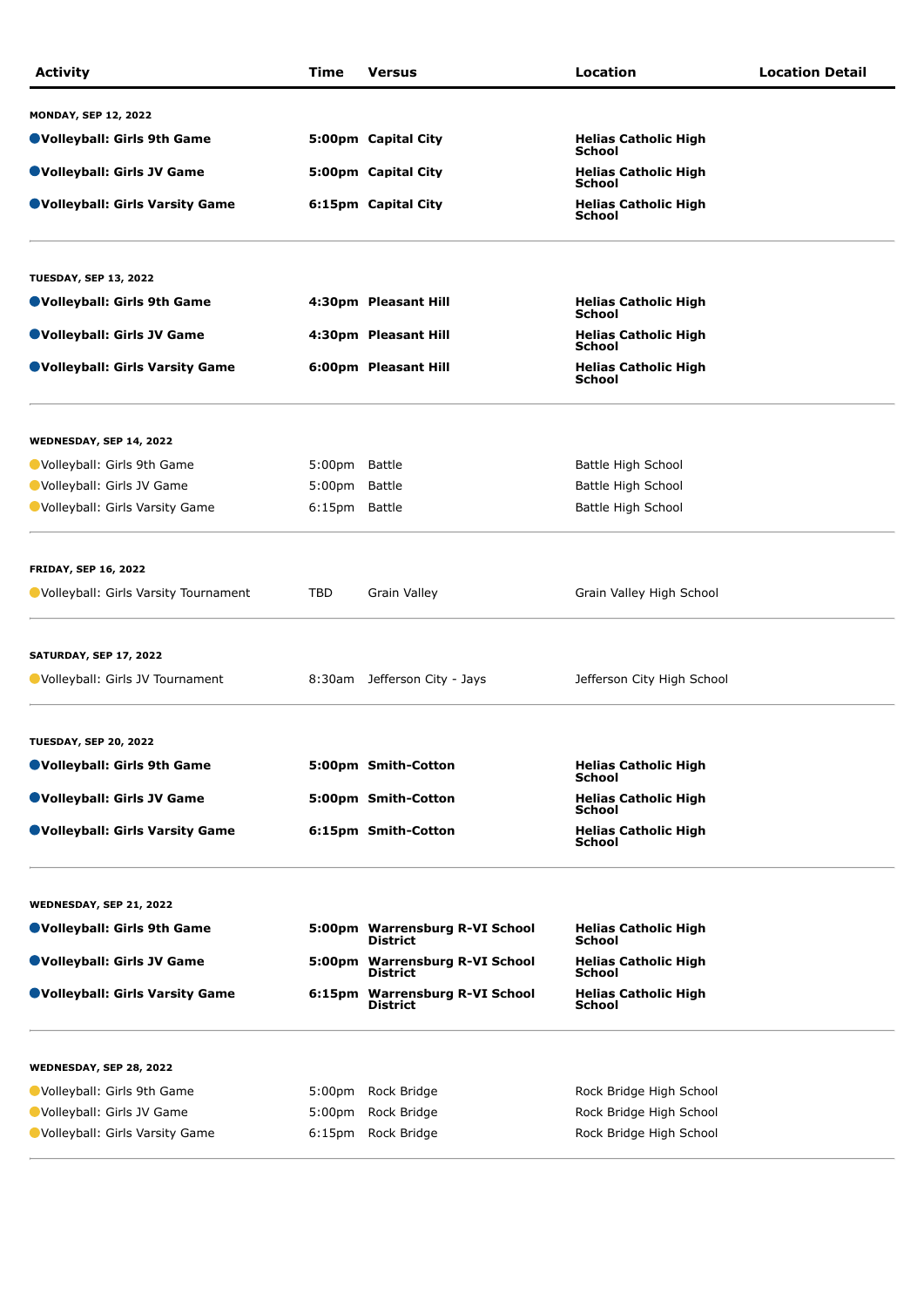| <b>Activity</b>                      | Time               | <b>Versus</b>                                                                      | Location                                               | <b>Location Detail</b> |
|--------------------------------------|--------------------|------------------------------------------------------------------------------------|--------------------------------------------------------|------------------------|
| <b>MONDAY, OCT 03, 2022</b>          |                    |                                                                                    |                                                        |                        |
| ●Volleyball: Girls JV Game           |                    | 5:00pm St. Joseph's Academy                                                        | <b>Helias Catholic High</b><br>School                  |                        |
| ●Volleyball: Girls 9th Game          |                    | 5:00pm St. Joseph's Academy                                                        | <b>Helias Catholic High</b><br>School                  |                        |
| ● Volleyball: Girls Varsity Game     |                    | 6:15pm St. Clair                                                                   | <b>Helias Catholic High</b><br>School                  |                        |
| <b>TUESDAY, OCT 04, 2022</b>         |                    |                                                                                    |                                                        |                        |
| ●Volleyball: Girls 9th Game          |                    | 5:00pm Blair Oaks                                                                  | <b>Helias Catholic High</b><br>School                  |                        |
| ●Volleyball: Girls JV Game           |                    | 5:00pm Blair Oaks                                                                  | <b>Helias Catholic High</b>                            |                        |
| ● Volleyball: Girls Varsity Game     |                    | 6:15pm Blair Oaks                                                                  | School<br><b>Helias Catholic High</b><br><b>School</b> |                        |
| <b>THURSDAY, OCT 06, 2022</b>        |                    |                                                                                    |                                                        |                        |
| Volleyball: Girls 9th Game           |                    | 5:00pm California                                                                  | California High School                                 |                        |
| Volleyball: Girls JV Game            | 6:00 <sub>pm</sub> | California                                                                         | California High School                                 |                        |
| Volleyball: Girls Varsity Game       |                    | 7:00pm California                                                                  | California High School                                 |                        |
| <b>SATURDAY, OCT 08, 2022</b>        |                    |                                                                                    |                                                        |                        |
| Volleyball: Girls JV Tournament      | TBD                | Kickapoo                                                                           | Kickapoo High School                                   |                        |
| Volleyball: Girls Varsity Tournament | TBD                | Lebanon                                                                            | Lebanon High School                                    |                        |
| Volleyball: Girls 9th Tournament     | TBD                | Nixa                                                                               | Nixa High School                                       |                        |
| <b>MONDAY, OCT 10, 2022</b>          |                    |                                                                                    |                                                        |                        |
| Volleyball: Girls 9th Game           |                    | 5:00pm Hermann                                                                     | Hermann High School                                    |                        |
| Volleyball: Girls JV Game            |                    | 6:00pm Hermann                                                                     | Hermann High School                                    |                        |
| Volleyball: Girls Varsity Game       |                    | 7:00pm Hermann                                                                     | Hermann High School                                    |                        |
| <b>TUESDAY, OCT 11, 2022</b>         |                    |                                                                                    |                                                        |                        |
| Volleyball: Girls 9th Game           |                    | 5:00pm Jefferson City - Jays                                                       | Jefferson City High School                             |                        |
| Volleyball: Girls JV Game            |                    | 6:00pm Jefferson City - Jays                                                       | Jefferson City High School                             |                        |
| Volleyball: Girls Varsity Game       |                    | 7:00pm Jefferson City - Jays                                                       | Jefferson City High School                             |                        |
| <b>THURSDAY, OCT 13, 2022</b>        |                    |                                                                                    |                                                        |                        |
| ●Volleyball: Girls 9th Game          |                    | 5:00pm St. Francis Borgia Regional                                                 | <b>Helias Catholic High</b><br><b>School</b>           |                        |
| ●Volleyball: Girls JV Game           |                    | 5:00pm St. Francis Borgia Regional                                                 | <b>Helias Catholic High</b><br><b>School</b>           |                        |
| ● Volleyball: Girls Varsity Game     |                    | 6:15pm St. Francis Borgia Regional<br><b>Helias Catholic High</b><br><b>School</b> |                                                        |                        |
| <b>SATURDAY, OCT 15, 2022</b>        |                    |                                                                                    |                                                        |                        |

Volleyball: Girls 9th Tournament 8:30am Waynesville [Waynesville High School](javascript:view_note(4486))